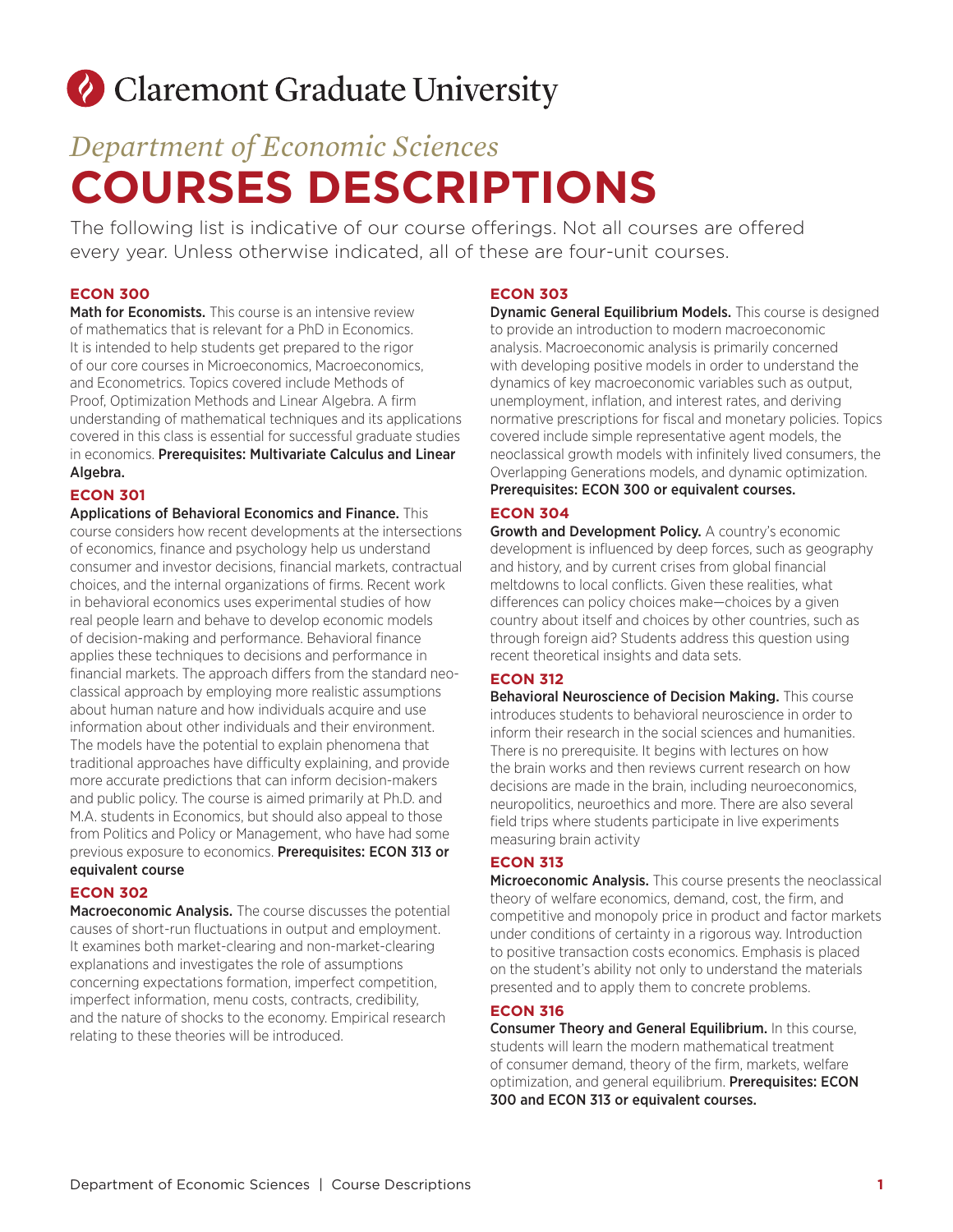Game Theory and Asymmetric Information. In this course, students are introduced to Static and Dynamic Games with Complete and Incomplete Information and Contract Theory. Prerequisites: ECON 316.

#### **ECON 318**

Foundation of Psychology and Economics. This course presents psychological and experimental economics research demonstrating departures from perfect rationality, selfinterest, and other classical assumptions of economics and explores ways that these departures can de mathematically modeled and incorporated into mainstream positive and normative economics. The course will focus on the behavioral evidence itself, especially on specific formal assumptions that capture the findings in a way that can be used by economists. Prerequisites: ECON 317.

#### **ECON 319**

Topics in Psychology and Economics. This course will build off of the material presented in ECON318. It will expand on the psychological and experimental economic research presented there, but will emphasize a range of economic applications and especially empirical and experimental research. Prerequisites: ECON 318.

#### **ECON 320**

**Experimental Economics.** This course introduces the subject matter, methods, and results of experimental economics. The course will stress the interaction of theory and experiment, seeking to relate questions in the theory of markets, games, and decisions to issues in experimental design and the analysis and interpretation of results. Prerequisites: ECON 317.

#### **ECON 321**

Advanced Topics in Experimental Economics. This is a course intended to provide students with the tools necessary to implement a laboratory or field experiment. Students should have a good idea of their research interests before taking this course. The course will cover best practices for experimentation, steps to get IRB approval, and external funding. Prerequisites: ECON 319 or ECON 320.

#### **ECON 323**

Methods in Behavioral Neuroscience (2-units). The goal of this course is to prepare students to apply various research methods from the behavioral neuroscience. Students should be able to: 1) describe the basic strengths and weaknesses of each technique, and what the tools have been used for in applied contexts, 2) interpret research using the methodologies covered, and 3) provide examples of how each technique can be used in an applied fashion.

Methodologies include eye-tracking, autonomic measures, brain activity, genotyping, and endocrine sampling techniques. Prerequisites: ECON 316 or ECON 317.

#### **ECON 327**

Applications of Behavioral Economics. This course is intended to cover application of psychological insights into economic behavior. By incorporating topics from psychology and sociology such as risk perception, self-control, fairness, altruism, envy and reciprocity, we will enrich the standard economic model of behavior. To further understand human nature, we will also study the behavior of non-human primates and introduce ideas from the new field of neuroeconomics. Prerequisites: ECON 313 or equivalent.

#### **ECON 329**

**Economic Policy Evaluation.** In this course we will focus on the most up to date econometric and other statistical methods used to evaluate outcome impacts of programs resulting from the implementation of government and private sector initiatives, including incentives that may change the behavior or people and organizations. The course will illustrate empirical methods using experimental versus non-experimental data, to identify the likely range of economics outcomes including the uncertainty of costs and benefits. A special feature will be for students to gain hands-on experience in the use of real data in real evaluation settings in the areas of work and employment, the imposition of taxes, regulation of safety. Prerequisites: ECON 381, ECON 382, and ECON 383.

#### **ECON 331**

Evaluation of Health Policy Interventions. In this course we will review the most important health policy interventions--such as the provision of insurance through employer sponsored insurance, The Affordable Care Act, and new ways of reimbursing health providers (doctors, and hospitals) and discuss ways of evaluating their impact and effectiveness using the most important and utilized national surveys and claims data. Students will published articles from important journals that use the databases they are studying. As a result, students will gain an important understanding of the most important databases that they can use for dissertations on health related topics.

We will discuss who sponsors the surveys, how surveys are designed and conducted and also the range, and reach of each (i.e. those issues that can be evaluated using them). Claims data from government insurers such as Medicare and Medicaid, and also from Private Insurers such as Anthem, Aetna, Cigna and United--the largest in the country--are often used in evaluating healthcare costs. However, students rarely are taught how to use them. Students will then be asked to design a study of interest to them using survey or claims data. And, they will learn how to respond to a request for proposal (RFP) something that is never taught. Thus students will gain a real world understanding of how evaluation is done in the United States.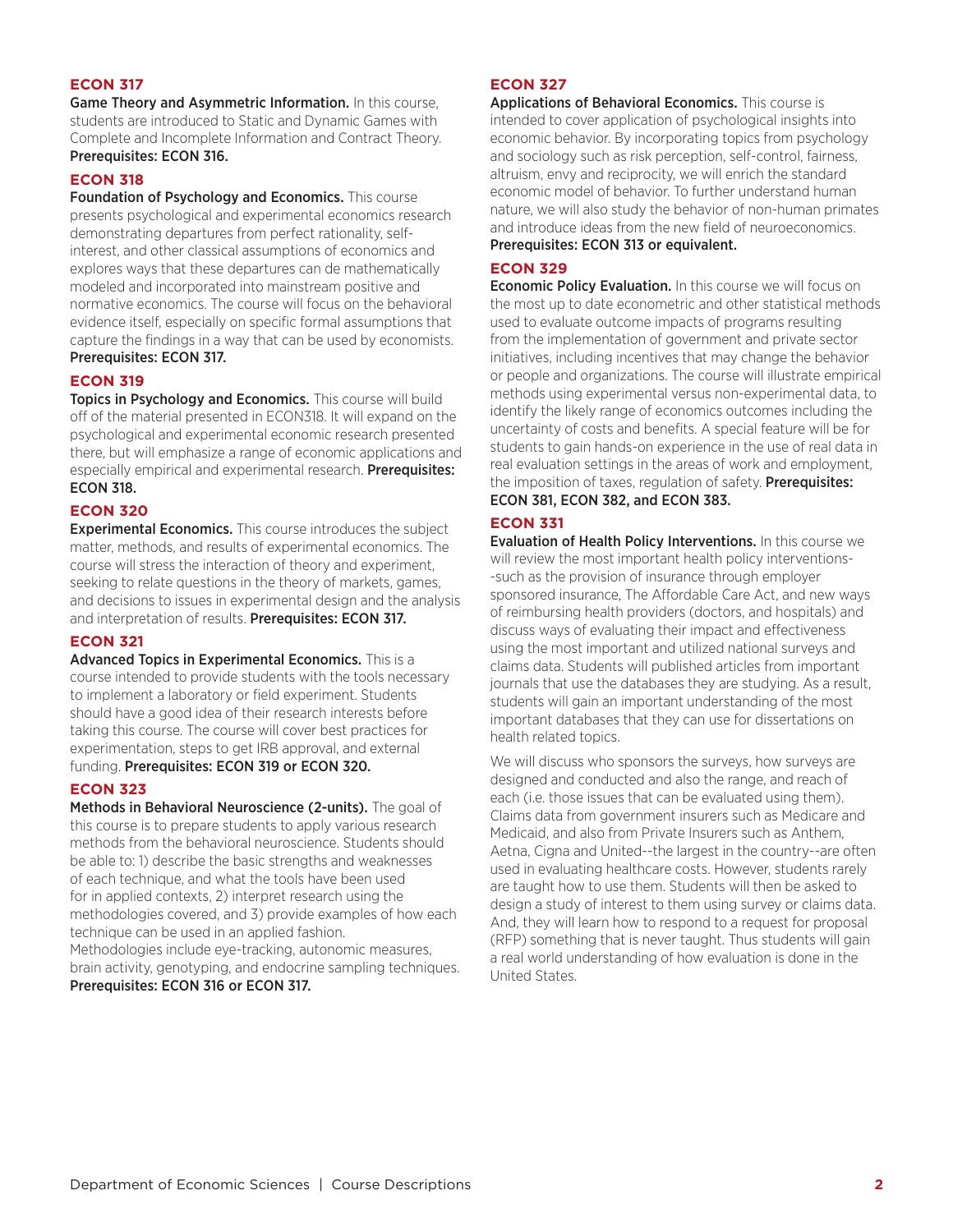Financial Economics. This is a graduate level introduction to financial economics through a strong grounding in microeconomic theory. It is designed to provide you with a deep and intuitive understanding of fundamental principles of finance from an economics point of view. Specifically, we will explore the framework for analyzing the decisions by individuals and managers of firms. We will also define and understand financial systems as well as go over fundamental theories in risk management and pricing risky assets.

#### **ECON 337**

Behavioral & Empirical Finance. In this course we will review the history and development of modern portfolio theory, evaluate the empirical evidence on its applicability to real world markets, critically review recent attempts to develop new approaches to financial economics, including behavioral finance and complex systems, and attempt to integrate them into a consistent view of the capital markets.

#### **ECON 339**

**Complexity Economics.** Our plan for the course is to trace the history of the two principal different strands of evolutionary economics that developed by Nelson and Winter in the tradition of Darwin, vs. that developed by Prigogine, Haken, Simons, Dopfer, Foster, Witt, and Metcalfe in the tradition of far from equilibrium physics, complex adaptive systems, and network theory. We will apply these ideas to macroeconomics and finance theory and contrast it with Modern Portfolio Theory, CAPM, Arbitrage pricing theory, and the Multi-factor approach that comprise the core of finance as taught in MBA programs and practiced on Wall Street. And we will apply the ideas to analyze the recent financial crisis, contagion, and market failure.

#### **ECON 342**

Asian Economic Development. The fastest and largest part of world economic growth now occurs in Asia - Japan and South Korea are developed economies, and China and India are very large economies growing at rapid rates. The course analyzes this amazing transition, discusses the problems along the way, and looks to the future to see if this growth is likely to continue.

#### **ECON 350**

**Global Commerce and Finance.** Courses with the title Global Money and Finance can legitimately be designed in various ways. In some cases they focus quite narrowly on open economy macroeconomics and exchange rates and explore these issues in a reasonably technical way seeking to construct and use appropriate macroeconomic models. In other cases, the title is interpreted more broadly. A relatively large number of topics may then be included, with the emphasis being placed on applying relevant intermediate macroeconomic theory.

Such courses may also incorporate an historical and institutional component. While our course will include all the above elements, our underlying aim will be to acquire a sound understanding of contemporary global financial issues. The course will spend only a little time examining the microeconomics of international financial management and risk. The course will be analytically rigorous but it will not be highly technical. It will have a strong policy orientation. Theory will be used as a means to an end rather than an end in itself.

#### **ECON 350EE**

#### Designing High Performance Organizations Using

**Neuroscience.** This course examines the science and practice of consumer neuroscience/ neuromarketing. It presents key topics in neuroscience that are applicable to consumer behavior, including attention, reward and attachment, emotion, implicit preferences, decision-making, and learning and memory. The course also reviews the state of neuromarketing (both hype and hope), exploring existing neuromarketing companies and the tools they apply to marketing, with industry guest speakers. By the end of the course, students should be able to apply concepts in neuroscience to understand and influence consumer decision-making.

## Prerequisites: ECON 313 or equivalent.

#### **ECON 355**

International Trade Theory and Policy. Economists traditionally divide the general field of International Economics into two broad subfields: International Finance and International Trade. International Finance applies macroeconomic models to understand the international economy. It focuses primarily on the financial transactions between countries and deals with things like trade imbalances, the determinants of exchange rates, and the aggregate effects of government monetary and fiscal policies. International Trade is a field of economics that applies microeconomics to help understand the international economy. Its content includes the same tools that are introduced in microeconomic courses, including supply and demand analysis, firm and consumer behavior, market structures (perfect competition, monopolistic competition, oligopoly, and monopoly), and the effect of market distortions.

The objective of this course is to provide students with a thorough understanding of classic trade theories (the Ricardian trade model, the Heckscher-Ohlin model, the Specific Factors model) and variants of the New Trade Theory model of increasing returns and monopolistic competition and their empirical validity to make students familiar with recent developments in international trade.

#### **ECON 358**

Advanced Topics in International Money and Financial

**Economics.** This course explores research topics in a number of areas in international money and financial economics including issues concerning exchange rate regimes, international capital flows and financial markets, and the causes of various types of financial crises. Emphasis is placed on the interactions among macroeconomic, financial, and political economy considerations.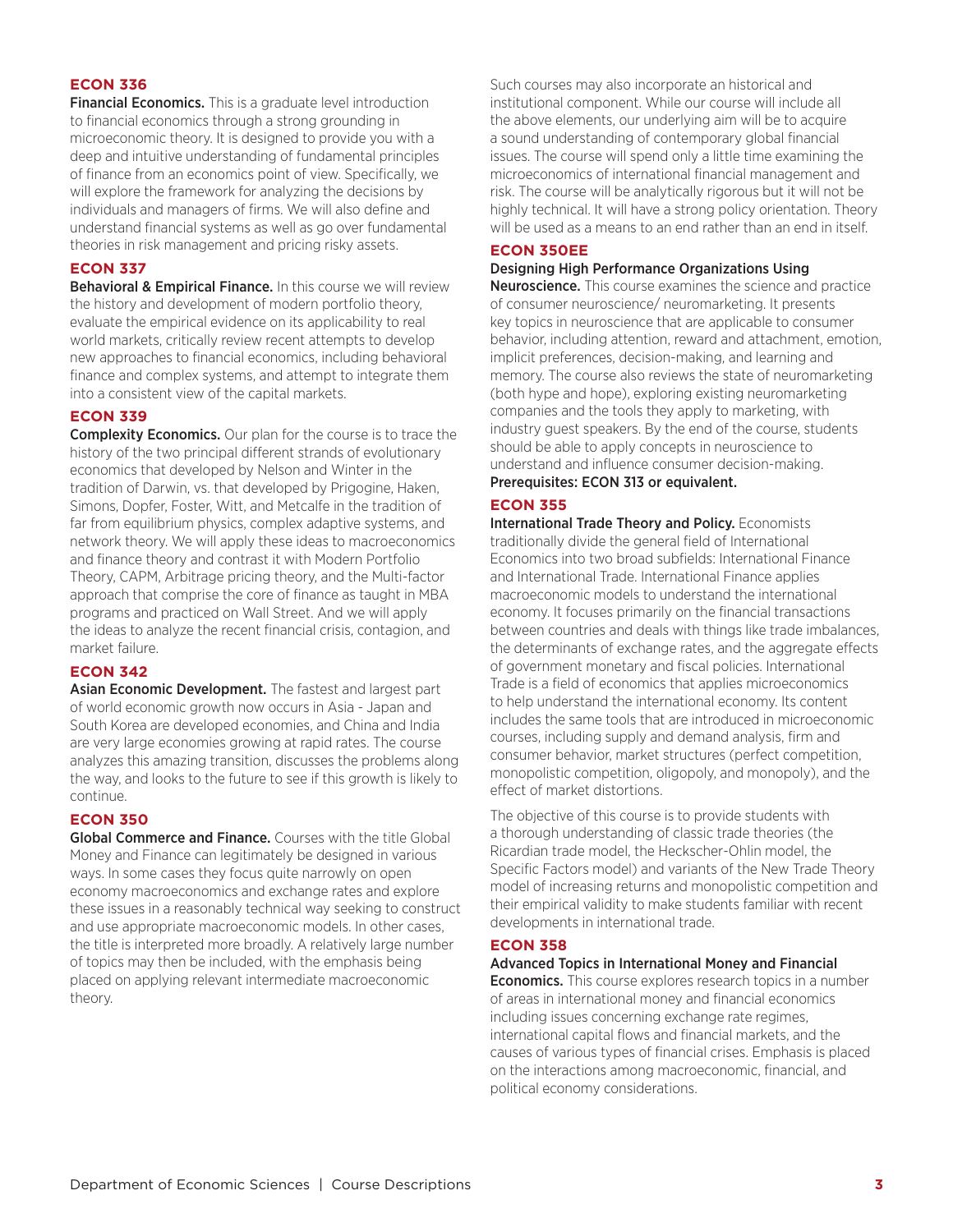International Finance & Economic Development. The aim of this course is to provide a thorough understanding of international financial issues as they relate to developing and emerging economies. Recognition will be made of the fact that developing countries need to be disaggregated when analyzing their international financial problems and the course will distinguish between poor (low income) countries and emerging (middle income) economies. While the approach adopted will be analytically rigorous, the course will focus more on contemporary policy issues rather than on technical precision. It will adopt a macro rather than micro perspective and will not deal with the microeconomics of financial management. The course can count towards PhD fields in international money and finance, international economics and development, international political economy and the political economy of development.

#### **ECON 370**

The World Economy: Trade and Finance. The course shows how economic analysis can be applied to gain an understanding of key contemporary global issues. It begins by tracing the evolution of the world economy, covering macroeconomic theory, performance and policy. It briefly examines the operation of the international monetary system and the world's trading system and discusses the phenomenon of globalization. As further background to contemporary issues, the course investigates balance of payments theory and theories international trade. Amongst the issues that confront the world economy the course examines: the global financial and economic crisis of 2008/09 and the recovery from it; the reform of the international monetary system; European economic and monetary integration; the development gap and policies of international development; trade reform, incorporating multilateralism, regionalism and preferential trading agreements; the economics of global climate change. There will also be a discussion of the future prospects for the world economy and various regions and sub groups of economies within it. An important part of the course will be to develop an awareness of the data available on aspects of world economic performance.

#### **ECON 373**

Labor & Health Economics. ECON 373 is a doctoral level course intended to familiarize the student with the theoretical and empirical research tools of modern labor and health economics. It will complement your graduate level training in microeconomics and econometrics by exposing you to the body of theoretical and empirical knowledge that is the core of modern labor and health economics.

The objectives of ECON 373 include helping you to find a future research topic and to develop the theoretical and communication skills needed for the student to compete successfully for a job in the academic, government, and private sectors of the economy. Many of the examples we discuss come from the instructor's personal experiences working at Eli Lilly and the President's Council of Economic Advisers and as co-editor of several economics journals, including the Journal of Human Resources.

#### **ECON 374**

**Trade & Development Policy.** We will explore the intersection of trade policy and economic development and in the process will review aspects of trade theory, development theory, and their evolution over the past half century in light of the experience of developing economies. Among the issues we will examine are inward- vs. outward-oriented development, openness and growth, aspects of the East Asian "miracle," trade, development and the environment, rent-seeking behavior, and strategic trade policy.

#### **ECON 375**

Behavioral Public Economics. The course is a graduate level course covering the neoclassical and behavioral economic tools and findings concerning the effects of taxes and public programs. In studying the efficiency and equity effects of taxes and government expenditure programs the focus is on developing the research skills that prepare the student for a jobs in academia as well as the government and private sectors of the economy.

#### **ECON 381**

Probability and Statistics for Economists. This course covers probability and statistics. Topics include the fundamental concepts of probability theory, Bayes' rule, notions of discrete and continuous distributions, hypothesis testing, and other necessary statistical instruments, which are widely used in almost every phase of your academic career. A firm understanding of mathematical techniques and its applications covered in this class is essential for successful graduate studies in economics. Students will be introduced to STATA applications. Prerequisites: Linear Algebra, Multivariate Calculus, and ECON 300 or Equivalent Courses.

#### **ECON 382**

Econometrics I. This is the first graduate course in econometrics and covers the theory and application of simple and multiple regression analysis. Statistical software is used for data handling and estimation. The course also provides the background needed for more advanced theoretical and applied econometrics courses. The course Includes: OLS (testing and prediction), IV, Generalized Regression Models, 2 Step Regression, Linear Models for Panel Data, Non-linear regression, MLE, GMM, Quantile Regression, Bayesian Analysis, and Time Series. Prerequisites: ECON 381 (no exceptions).

#### **ECON 383**

**Econometrics II.** The aim of this course is to expose students to the most frequently used econometric techniques for the analysis of cross-sectional and panel data, and for causal inference. It will cover regression analysis and matching, instrumental variables estimation, differences- in-differences, regression discontinuity designs, limited dependent variable models as well as commonly used panel data estimation methods. Although the course will teach the basic econometric theory behind these techniques, the focus will be on their empirical applications. Prerequisites: ECON 382 (no exceptions).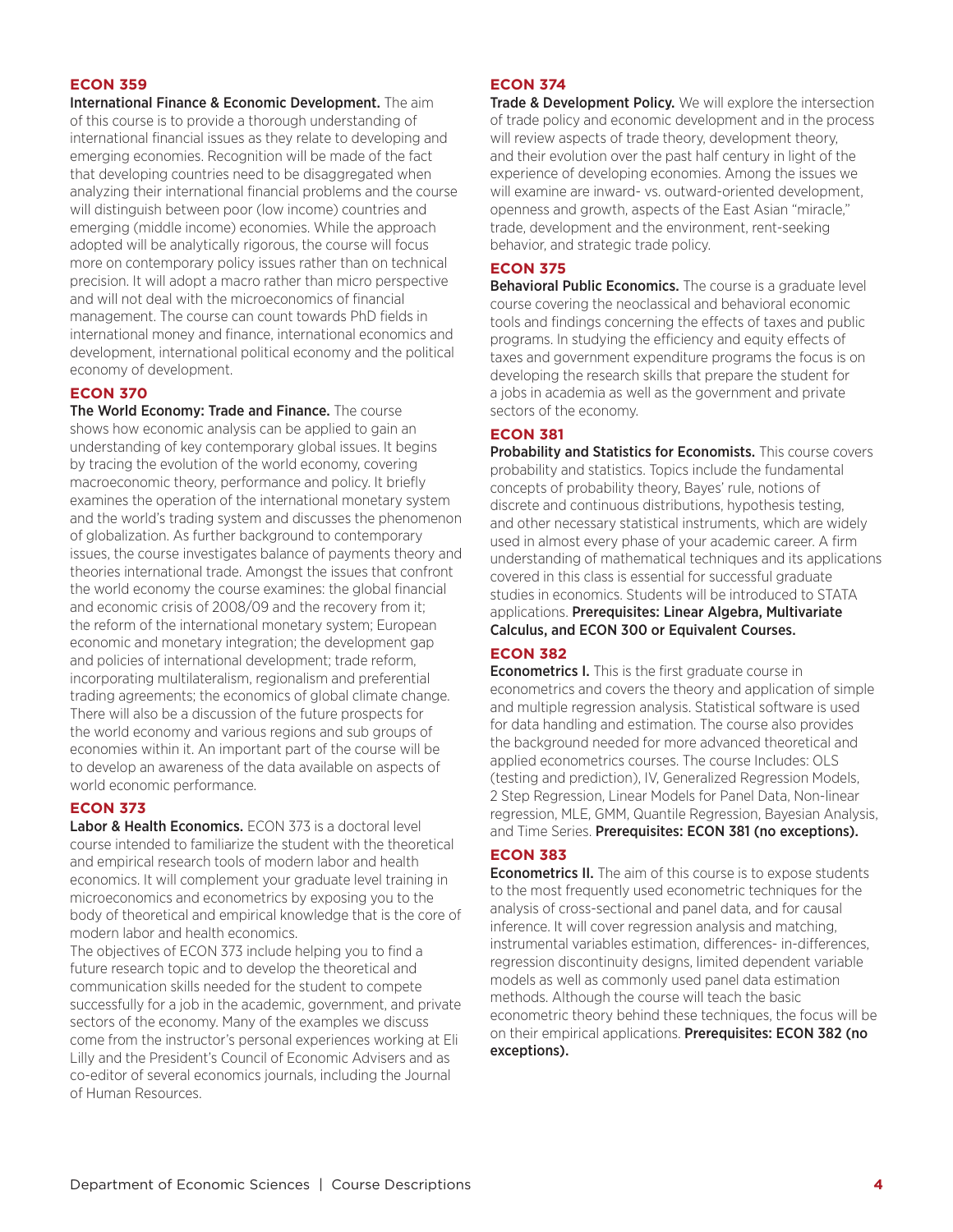Time Series Econometrics. This course provides an introduction to modern time series econometrics. Topics covered include deterministic trend models, autoregressive moving average models, vector autoregressions, unit roots, and cointegration. We examine and illustrate various approaches to model estimation and inference, including least squares, generalized method of moments, maximum likelihood, and Bayesian methods.

Applications are drawn from macroeconomics, with focus on the empirical analysis of dynamic stochastic general equilibrium models and forecasting and policy analysis with structural vector autoregressions. Students will learn basic forecasting tools as well as how to model economic and financial time series. Prerequisite: ECON 383.

#### **ECON 399a**

**Dissertation Workshop I.** Providing guidance for beginning dissertations. Coverage includes: establishing a topic (originality, importance, and search); trade off and balance between theory and empirical research; and selection of advisor and committee. Prerequisite: Instructor approval.

#### **ECON 399b**

**Dissertation Workshop II.** For dissertations beyond the beginning stages. Providing critical feedback for those who are in advanced stage. Coverage includes, oral and written presentation, packaging research, and giving and responding to constructive feedback. Prerequisite: Instructor approval.

#### **ECON 425**

Behavioral Economics Practicum. This course has two purposes. First, to impart tacit research skills from professor to student via learning by doing. The course will begin with a literature-review phase in which papers will be read and discussed. Then students and faculty will brainstorm possible research projects. The course then transitions to the research phase. The second purpose of the course is to produce publishable research.

Students and faculty will work together as a research team on the new project. By the end of the course there should be a fledgling research project that will lead to an academic publication. Prerequisites: Instructor approval.

#### **ECON 472**

Political Economy in Macroeconomics. This course is an exploration of the nexus of political institutions, the economic environment, and economic policy. We will develop the basic tools of social choice and some of the fundamental results of spatial theories of politics. We will then discuss classic problems of institutional design such as agency, timeconsistency, information aggregation, dynamic common pool problems and common institutional solutions. Then we will apply these insights to several fields of macroeconomics: political business cycles, the timing of fiscal adjustments, central bank independence, and long-run economic growth. Students will learn the canonical approach and theoretical results of social choice and will become familiar with its application to several specific areas in political economy and macroeconomics. Prerequisites: ECON 302 and ECON 303 (recommended).

#### **PP 481**

Quantitative Research Methods. This course concentrates on the elements of research design and hypothesis testing, as well as the application of statistical techniques to social and political problems and data. Topics covered include sampling distributions and statistical probability, chi-square testing of the difference of means, analysis of variance, correlation and regression. Students complete a number of computer-based assignments.

#### **PP 482**

Advanced Quantitative Research Methods. This is a course in regression analysis. Our attention will be focused partly on theoretical issues and partly on practical problems in applied regression. The dual aims of the course are to develop students' good taste as consumers of published quantitative research and to prepare them for more advanced study of econometric techniques.

#### **SPE 307**

Designing Enterprise Experiments. This course prepares students to run a variety of experiments in businesses using research methods from the behavioral sciences (behavioral economics, experimental psychology, neuroscience). The class uses case studies of real business problems for which groups of students design research protocols to understand and provide business-relevant advice. Topics include marketing, user experiences, innovation, and culture change, among others. Prerequisites: ECON 313 and Statistics or PSYCY 308A, B, C or equivalent.

#### **SPE 309**

Beh. Research Practicum (2-units). The practicum will provide students practical experience in applying research methodologies to real world problems. Students will complete internship programs in areas that utilize behavioral data and analysis of these data as individuals or in teams. This course will partly build off of the material presented in Designing Enterprise Experiments or equivalent courses. Prerequisites: ECON 307 or equivalent. Please contact instructor.

## **SPE 312**

Public-Private Partnerships. Many of the most important issues facing our region and our world are demanding partnerships of government, business, and civil society. This course explores the design and management of such partnerships. We examine theoretical approaches, especially from economics, to analyze when various forms of collaboration might make sense. We also consider the practical challenges of making public-private partnerships work, looking at some of the latest management literature and at outstanding case studies. Along the way, we have the chance to reconsider the meaning and practice of public policy and policy analysis.

## **SPE 315**

**Game Theory.** Game theory is the analytic study of strategic interaction between individuals, firms, governments, or other groups of people. Game theory has been widely used in the study of economics, and more recently applied to a host of strategic political interactions in all areas of political science.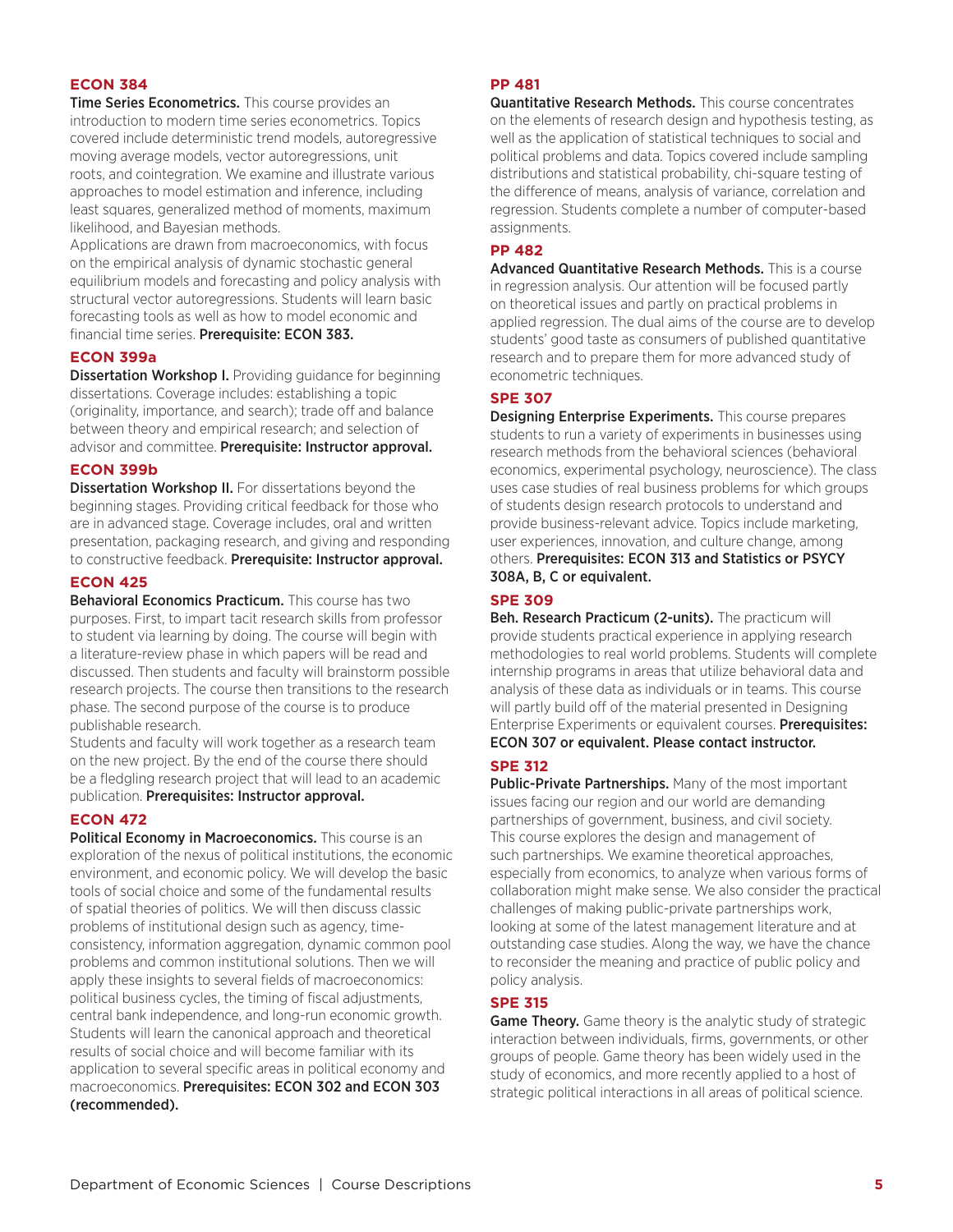#### **SPE 318**

Cost Benefit Analysis. Cost benefit analyses (CBAs) are a key means of evaluating government projects and programs, both in advance of funding them and as post- audits. The basic features, rationales, criticisms, and designs are presented, with a focus on actual use and critical consumption of such studies. Students will critique case study CBAs and will as part of a group, write and present CBAs.

#### **SPE 350**

**Comparative Politics.** This course examines the evolution, approaches, methods, and substance of the sub-discipline of comparative politics.

#### **SPE 351**

Comparative Institutional Analysis. This course is an introduction to modern methods of analyzing major institutional structures. Our focus will be on understanding how different political institutions produce different political outcomes.

#### **SPE 352**

Comparative Political Economy. This course examines the interaction between capitalism and democracy. This class studies how the economy affects politics and how politics —in particular, political institutions— shape economic policies and outcomes. It explores the impact of global markets on national politics and the impact of politics on economic development in both developed and developing countries. We will also examine how various domestic political conditions (e.g. regime type, partisan politics, and constitutional features) affect economic policies (e.g. tax and welfare, growth, inequality, and poverty).

#### **SPE 371**

**Globalization.**Globalization is one of the most frequently used and least well understood concepts of our time. What is globalization and what is the globalizationdebateabout?Thiscourse explores the causes and consequences of globalization– with respect primarily to trade, the multinationalization of production, and the international integration of financial markets. Readings and discussions will focus on the relations between globalization and a number of key areas: growth, inequality, poverty, labor, the environment, gender, culture, race, etc.

#### **SPE 410**

**Foundations of Political Economy.** Political economy covers a wide domain of intellectual endeavor and is inherently interdisciplinary. In popular vernacular, it is often used to describe the political feasibility of implementing a public policy such as health care reform. However, many of history's greatest 'economists' were actually political- economists including Adam Smith and David Ricardo. This class covers two main political economy topics; using economic methods to analyze politics and government, as well as explanations of how political and market institutions affect resource allocations and social welfare. Students interested in the international aspects of political economy should include that DPE specialization in their coursework.

#### **SPE 411**

Advanced International Political Economy (IPE). This course offers an introduction to major theories and topics in international political economy for graduate students. It is intended to help graduate students begin to think about how to contribute to the current research frontier in IPE. Readings in the seminar will be a sample of both classics and recent articles on a number of topics across the spectrum of IPE Prerequisite: PP 481 and PP 482.

#### **SPE 418**

Seminar in International Political Economy. Is the world flat, or on fire? "Globalization" has come under fire in recent years with pundits blaming it for income and social inequality, asset bubbles, unsustainable consumption, and all manner of negative environmental externalities. This course digs deep into the theoretical and empirical research on international political economy and investigates the role of institutions on trade, the effects of trade and foreign direct investment on economic growth, as well as the institutional incentive structures of foreign exchange rate policies. We also survey the literature on the effectiveness of international sanctions and trade and the environment. An area of special emphasis is on developing an analytical framework to study the political economy of tradable services, an area of little scholarly attention. Prerequisite: PP 481 and PP 482.

#### **wSPE 471**

Strategic Modeling for Political, Economic, and Business **Decisions.** The goal of this course is to provide students with an understanding of several decision- making approaches in political science. The course is divided into four substantive sections emphasizing both theory and applications. The first section deals with a general overview of approaches and assumptions underlying positive decision making in political science. The second section focuses on game theory, the third section centers on expected utility theory and finally the final section deals with spatial bargaining models.

#### **SPE 485**

Computer Applications for Social Science Research. This course provides hands-on practice with computer applications for quantitative data analysis. There will be step-by-step instructions on how to put research inquiry into actual statistical programming. We will use the two most popular statistical software programs - Stata and R. Both Stata and R run on publicly available packages and user-written scripts. They offer flexible environments that allow users to draw statistical inferences based on the understanding of matrix algebra. In particular, we will cover a few techniques that can be very useful for writing a quantitative research paper. In addition to working on data analysis techniques, this class is designed to help students learn and use LaTex, a typesetting system allowing students to produce scientific and technical documentation.